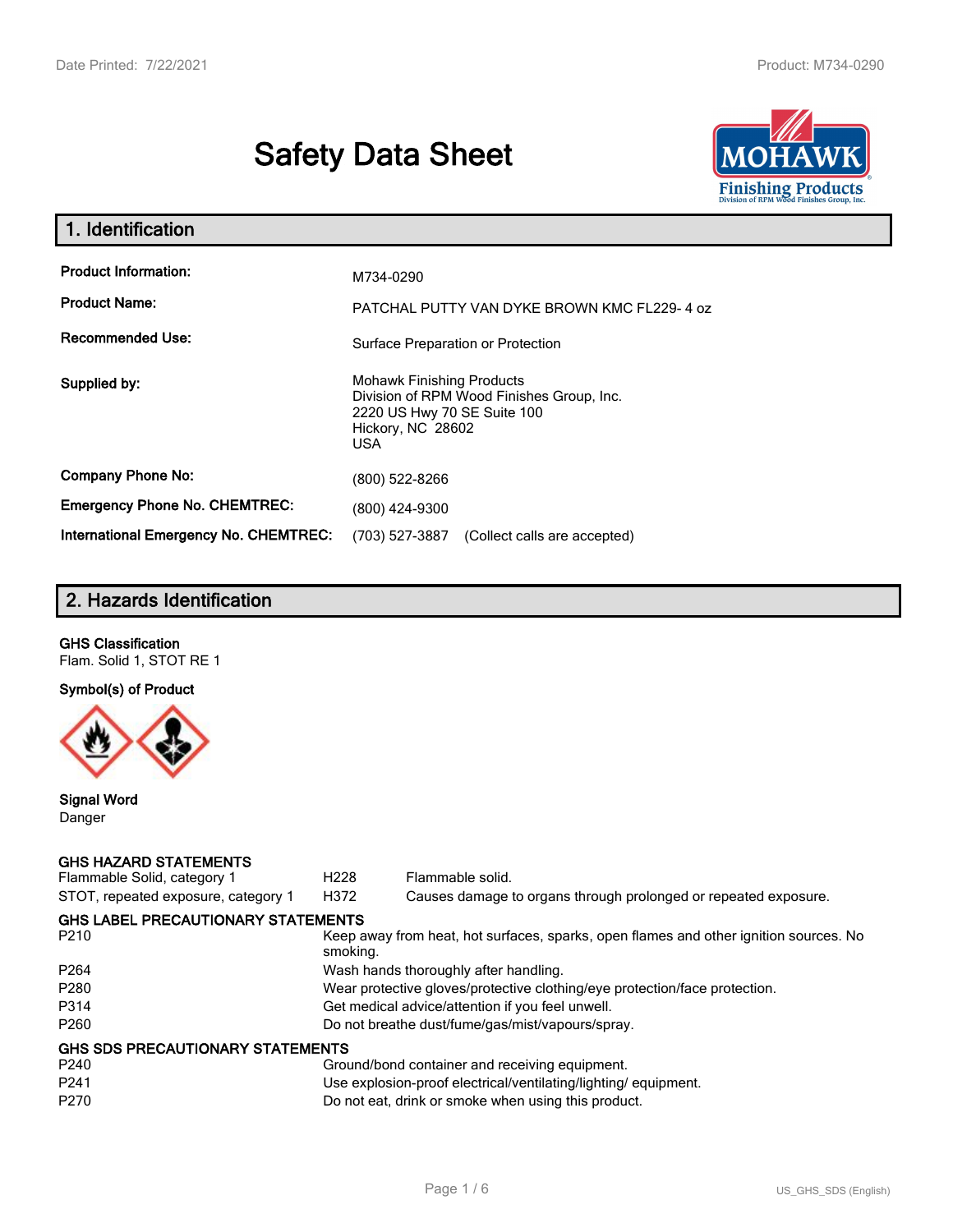# **3. Composition/Information on ingredients**

| <b>Chemical Name</b>            | CAS-No.    | Wt. %      | <b>GHS Symbols</b> | <b>GHS Statements</b> |
|---------------------------------|------------|------------|--------------------|-----------------------|
| crystalline silica              | 14808-60-7 | 40-55      | No Information     | No Information        |
| aliphatic petroleum distillates | 64742-88-7 | $10 - 25$  | GHS07-GHS08        | H304-332-372          |
| aliphatic petroleum distillates | 64742-47-8 | $2.5 - 10$ | GHS07-GHS08        | H304-332              |
| modified complex hydrocarbon    | 64742-60-5 | $2.5 - 10$ | GHS07              | H332                  |
| mixed glycercides               | 68308-54-3 | $2.5 - 10$ | No Information     | No Information        |
| polyethylene wax                | 8002-74-2  | $2.5 - 10$ | GHS07              | H332                  |

The exact percentage (concentration) of ingredients is being withheld as a trade secret.

The text for GHS Hazard Statements shown above (if any) is given in the "Other information" Section.

# **4. First-aid Measures**



FIRST AID - EYE CONTACT: IF IN EYES: Rinse cautiously with water for several minutes. Remove contact lenses, if present and easy to do. Continue rinsing. If eye irritation persists: Get medical advice/attention.

FIRST AID - SKIN CONTACT: IF ON SKIN: Gently wash with plenty of Soap and Water. If skin irritation occurs: Get medical advice/ attention.

FIRST AID - INGESTION: IF SWALLOWED: rinse mouth. Do NOT induce vomiting. IF exposed or if you feel unwell: Call a POISON CENTER or doctor/physician.

FIRST AID - INHALATION: IF INHALED: If breathing is difficult, remove victim to fresh air and keep at rest in a position comfortable for breathing. IF exposed or if you feel unwell: Call a POISON CENTER or doctor/physician.

# **5. Fire-fighting Measures**

**SPECIAL FIREFIGHTING PROCEDURES:** Evacuate all persons from the fire area to a safe location. Move non-burning material, as feasible, to a safe location as soon as possible. Fire fighters should be protected from potential explosion hazards while extinguishing the fire. Wear self-contained breathing apparatus (SCBA) and full fire-fighting protective clothing. Thoroughly decontaminate all protective equipment after use. Containers of this material may build up pressure if exposed to heat (fire). Use water spray to cool fire-exposed containers. Use water spray to disperse vapors if a spill or leak has not ignited. This precaution will help prevent the accumulation of an explosive vapor-air mixture after the initial fire is extinguished.

**FIREFIGHTING EQUIPMENT:** This is a NFPA/OSHA flammable solid. Follow NFPA 400, Chapters 5 and 13 for fire protection and fire suppression. Use a dry chemical, carbon dioxide, or similar ABC fire extinguisher for incipient fires. Water may be used to cool and prevent rupture of containers that are exposed to heat from fire.

## **6. Accidental Release Measures**

#### **ENVIRONMENTAL MEASURES:** No Information

**STEPS TO BE TAKEN IN CASE MATERIAL IS RELEASED OR SPILLED:** Follow personal protective equipment recommendations found in Section VIII. Personal protective equipment needs must be evaluated based on information provided on this sheet and the special circumstances created by the spill including; the material spilled, the quantity of the spill, the area in which the spill occurred, and the training and the expertise of employees in the area responding to the spill. Never exceed any occupational exposure limits. Shut off ignition sources; including electrical equipment and flames. Do not allow smoking in the area. Do not allow the spilled product to enter public drainage system or open waterways.

## **7. Handling and Storage**



**HANDLING:** Avoid inhalation and contact with eyes, skin, and clothing. Wash hands thoroughly after handling and before eating or drinking. In keeping with safe handling practices, avoid ignition sources (smoking, flames, pilot lights, electrical sparks); ground and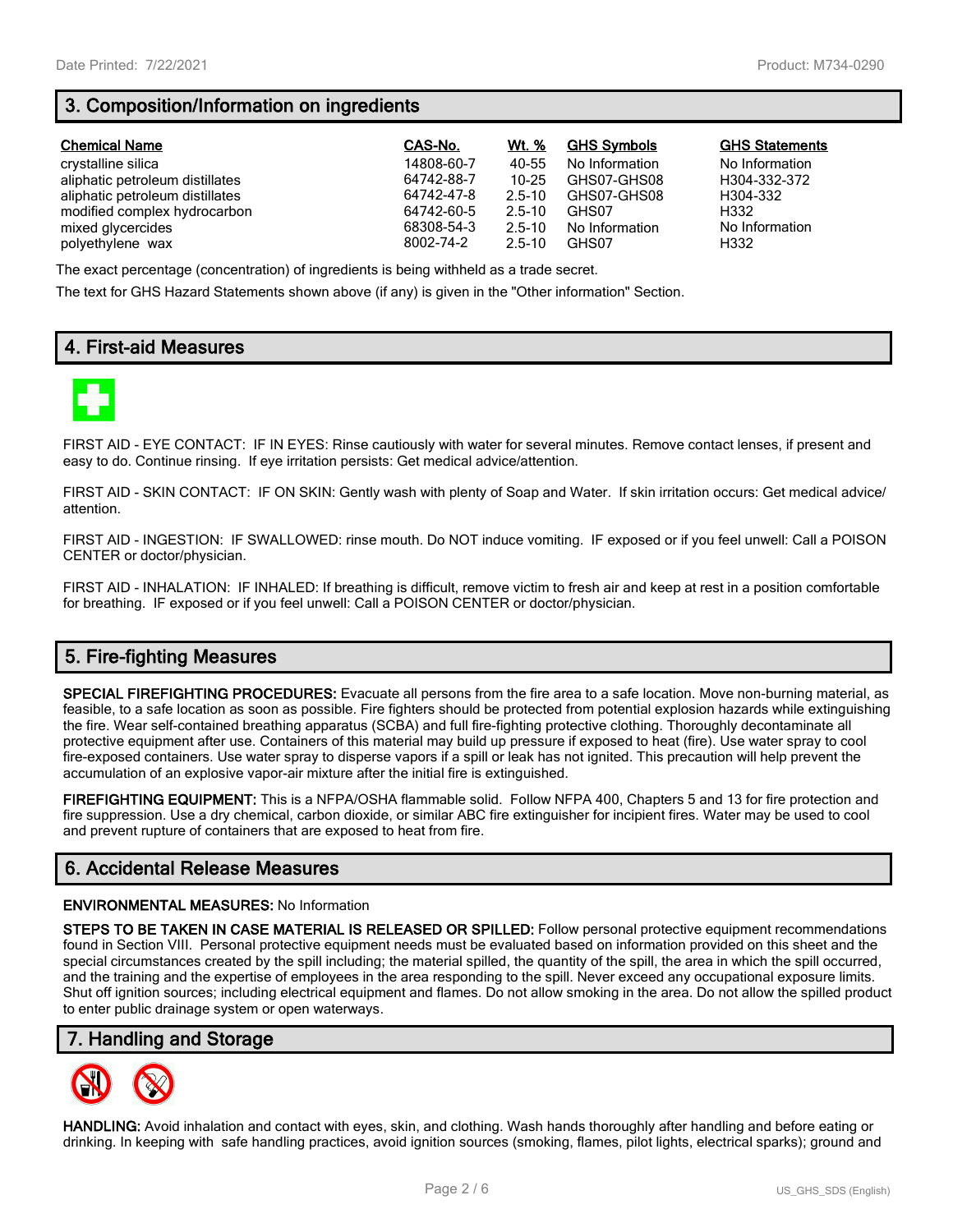bond containers when transferring the material to prevent static electricity sparks that could ignite vapor and use spark proof tools and explosion proof equipment. Empty containers may retain product residue or vapor. Do not pressurize, cut, weld, braze, solder, drill, grind, or expose container to heat, flame, sparks, static electricity, or other sources of ignition. Any of these actions can potentially cause an explosion that may lead to injury.

**STORAGE:** Keep containers closed when not in use. Store in cool well ventilated space away from incompatible materials.

### **8. Exposure Controls/Personal Protection**

| Ingredients with Occupational Exposure Limits |                      |                       |                     |                         |  |  |
|-----------------------------------------------|----------------------|-----------------------|---------------------|-------------------------|--|--|
| <b>Chemical Name</b>                          | <b>ACGIH TLV-TWA</b> | <b>ACGIH-TLV STEL</b> | <b>OSHA PEL-TWA</b> | <b>OSHA PEL-CEILING</b> |  |  |
| crystalline silica                            | $0.025$ mg/m3        | N.D.                  | $50 \mu q/m3$       | N.D.                    |  |  |
| aliphatic petroleum distillates               | N.D.                 | N.D.                  | N.D.                | N.D.                    |  |  |
| aliphatic petroleum distillates               | N.D.                 | N.D.                  | N.D.                | N.D.                    |  |  |
| modified complex hydrocarbon                  | N.D.                 | N.D.                  | N.D.                | N.D.                    |  |  |
| mixed glycercides                             | N.D.                 | N.D.                  | N.D.                | N.D.                    |  |  |
| polyethylene wax                              | $2 \text{ mg/m}$     | N.D.                  | N.D.                | N.D.                    |  |  |

**Further Advice: MEL = Maximum Exposure Limit OES = Occupational Exposure Standard SUP = Supplier's Recommendation Sk = Skin Sensitizer N.E. = Not Established N.D. = Not Determined**

#### **Personal Protection**



**RESPIRATORY PROTECTION:** In case of insufficient ventilation wear suitable respiratory equipment.

**SKIN PROTECTION:** Wear chemical resistant footwear and clothing such as gloves, an apron or a whole body suit as appropriate.



**EYE PROTECTION:** Safety glasses



**OTHER PROTECTIVE EQUIPMENT:** No Information



**HYGIENIC PRACTICES:** It is good practice to avoid contact with the product and/or its vapors, mists or dust by using appropriate protective measures. Wash thoroughly after handling and before eating or drinking.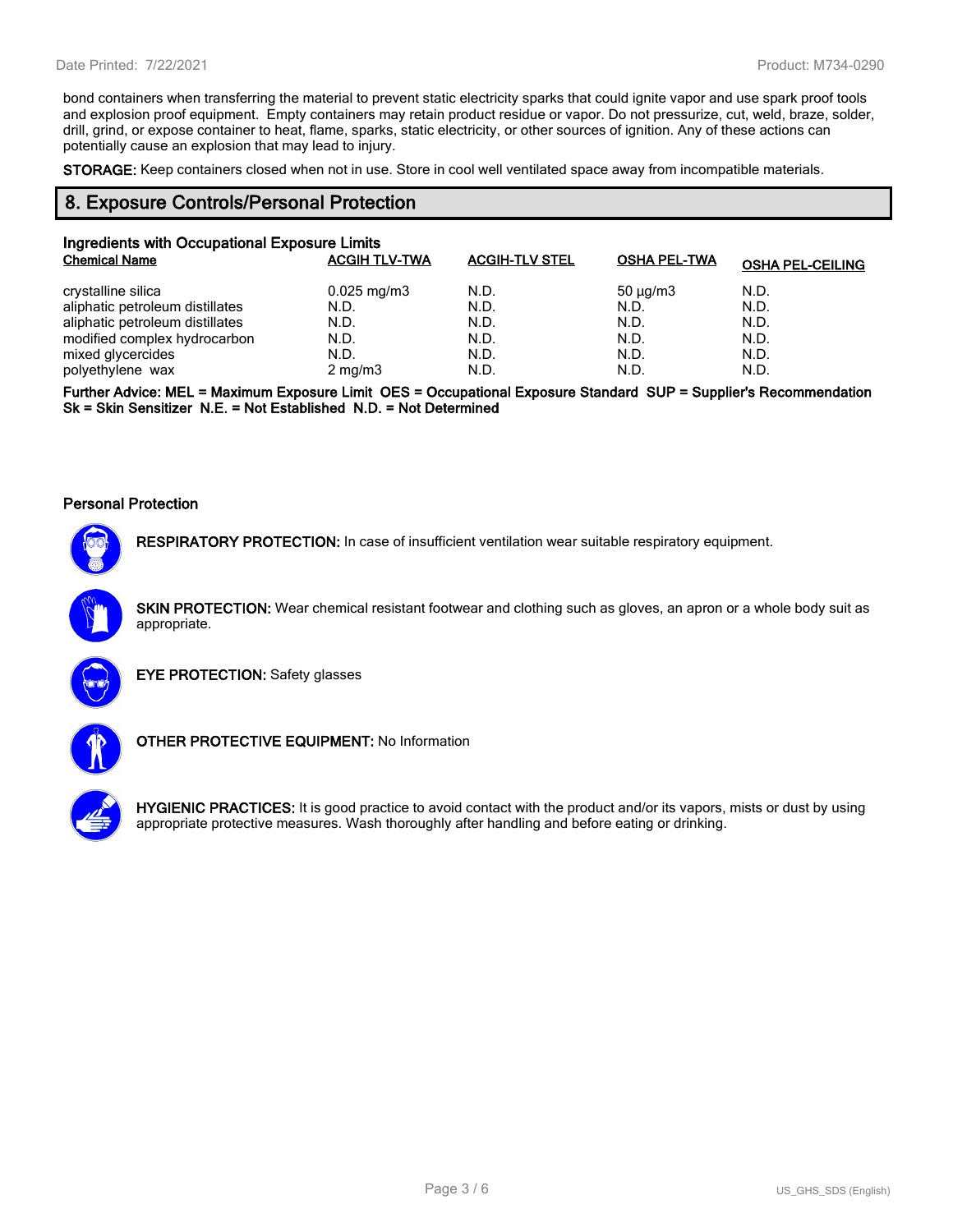**N.I. = No Information**

# **9. Physical and Chemical Properties**

| Appearance:                    | Solid                            | <b>Physical State:</b>                      | <b>SOLID</b>   |
|--------------------------------|----------------------------------|---------------------------------------------|----------------|
| Odor:                          | Oily Hydrocarbon                 | <b>Odor Threshold:</b>                      | Not determined |
| Density, g/cm3:                | 1.278                            | pH:                                         | Not determined |
| Freeze Point, °F:              | Not determined                   | Viscosity:                                  | Not determined |
| <b>Solubility in Water:</b>    | Not determined                   | Partition Coefficient, n-octanol/<br>water: | Not determined |
| Decomposition temperature, °F: | Not determined                   | <b>Explosive Limits, %:</b>                 | Not determined |
| Boiling Range, °F:             | Not determined                   | Flash Point, °F:                            | 120 °F         |
| Combustibility:                | <b>Supports Combustion</b>       | Auto-Ignition Temperature, °F:              | Not determined |
| <b>Evaporation Rate:</b>       | <b>Faster than Diethyl Ether</b> | Vapor Pressure, mmHg:                       | Not determined |
| <b>Vapor Density:</b>          | Not determined                   |                                             |                |

# **10. Stability and reactivity**

**STABILITY:** Stable under normal conditions.

**CONDITIONS TO AVOID:** Heat, flames and sparks.

**INCOMPATIBILITY:** Acids, Bases, Oxidizing agents

**HAZARDOUS DECOMPOSITION PRODUCTS:** Not determined.

## **11. Toxicological information**

**Practical Experiences**

**EMERGENCY OVERVIEW:** No Information

**EFFECT OF OVEREXPOSURE - EYE CONTACT:** No Information

**EFFECT OF OVEREXPOSURE - INGESTION:** No Information

**EFFECT OF OVEREXPOSURE - INHALATION:** No Information

**EFFECT OF OVEREXPOSURE - SKIN CONTACT:** No Information

**CARCINOGENICITY:** No Information

**PRIMARY ROUTE(S) OF ENTRY:**

#### **Acute Toxicity Values The acute effects of this product have not been tested. Data on individual components are tabulated below**

| CAS-No.    | <b>Chemical Name</b>            | Oral LD50       | Dermal LD50                     | Vapor LC50   |
|------------|---------------------------------|-----------------|---------------------------------|--------------|
| 14808-60-7 | crystalline silica              | >5000 mg/kg     | >5000 mg/kg                     | >20 mg/l Rat |
| 64742-88-7 | aliphatic petroleum distillates | >5000 mg/kg Rat | >3000 mg/kg Rabbit >13 mg/L Rat |              |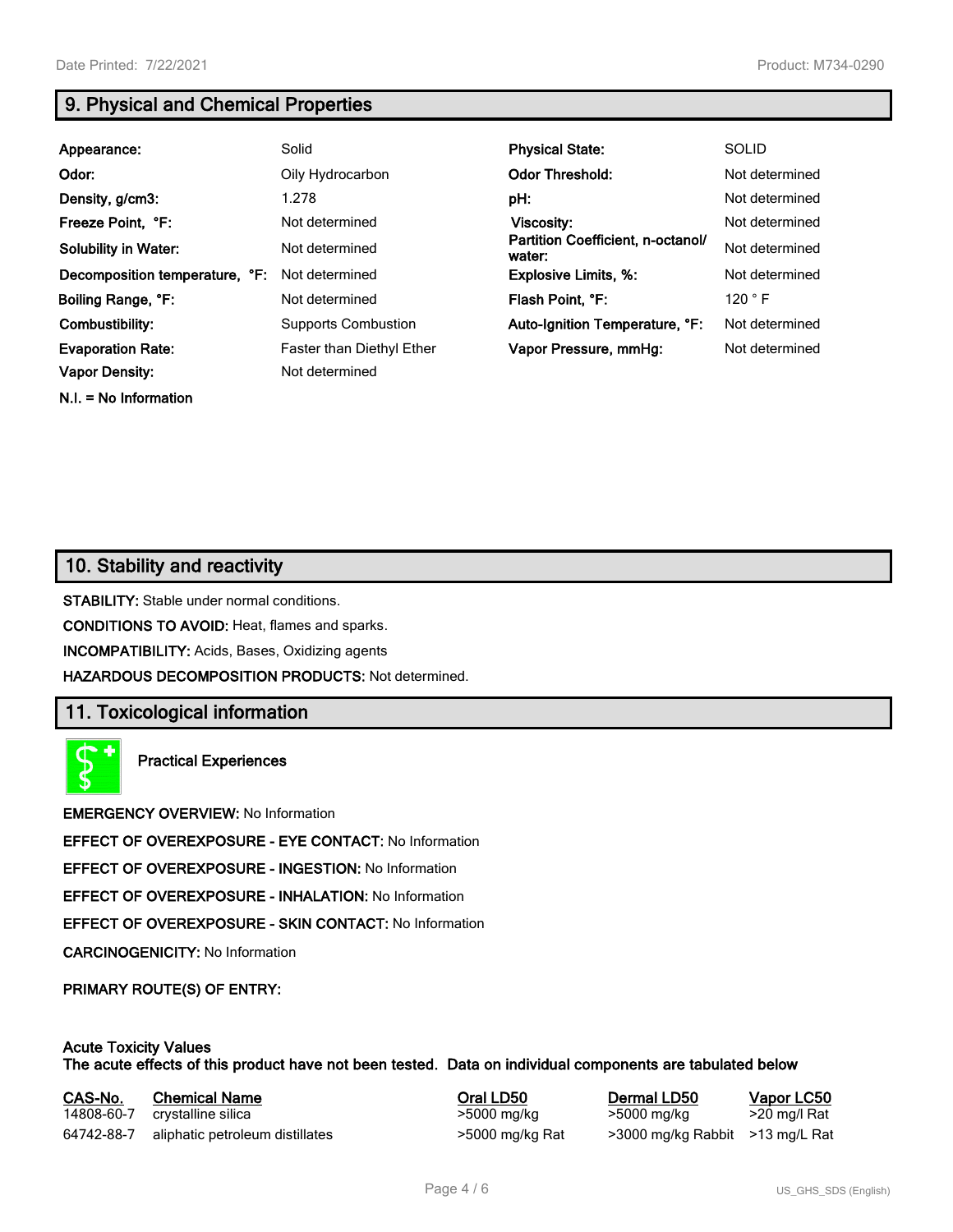|            | 64742-47-8 aliphatic petroleum distillates | >5000 mg/kg Rat | $>$ 2000 mg/kg Rabbit $>$ 13 m |       |
|------------|--------------------------------------------|-----------------|--------------------------------|-------|
| 64742-60-5 | modified complex hydrocarbon               | >5000 mg/kg Rat | $>3600$ mg/kg Rabbit $>20$     |       |
|            | 68308-54-3 mixed glycercides               | >5001           | >5001                          | >20.1 |
| 8002-74-2  | polyethylene wax                           | >3750 mg/kg Rat | $>3600$ mg/kg Rabbit $>14$ m   |       |

| >5000 mg/kg Rat |
|-----------------|
| >5000 mg/kg Rat |
| >5001           |
| >3750 mg/kg Rat |

64742-47-8 aliphatic petroleum distillates >5000 mg/kg Rat >2000 mg/kg Rabbit >13 mg/L Rat  $>3600$  mg/kg Rabbit  $>20$ >3600 mg/kg Rabbit >14 mg/l

#### **N.I. = No Information**

## **12. Ecological information**

**ECOLOGICAL INFORMATION:** Ecological evaluation of this material has not been performed; however, do not allow the product to be released to the environment without governmental approval/permits.

# **13. Disposal Information**

**Product**



**DISPOSAL METHOD:** Waste from this material may be a listed and/or characteristic hazardous waste. Dispose of material, contaminated absorbent, container and unused contents in accordance with local, state, and federal regulations.

**STEPS TO BE TAKEN IN CASE MATERIAL IS RELEASED OR SPILLED:** Follow personal protective equipment recommendations found in Section VIII. Personal protective equipment needs must be evaluated based on information provided on this sheet and the special circumstances created by the spill including; the material spilled, the quantity of the spill, the area in which the spill occurred, and the training and the expertise of employees in the area responding to the spill. Never exceed any occupational exposure limits. Shut off ignition sources; including electrical equipment and flames. Do not allow smoking in the area. Do not allow the spilled product to enter public drainage system or open waterways.

## **14. Transport Information**

**SPECIAL TRANSPORT PRECAUTIONS:** No Information

**DOT:** NOT RESTRICTED

**IATA:** NOT RESTRICTED

**IMDG:** NOT RESTRICTED

## **15. Regulatory Information**

## **U.S. Federal Regulations:**

#### **CERCLA - SARA Hazard Category**

This product has been reviewed according to the EPA 'Hazard Categories' promulgated under Sections 311 and 312 of the Superfund Amendment and Reauthorization Act of 1986 (SARA Title III) and is considered, under applicable definitions, to meet the following categories:

Fire Hazard, Chronic Health Hazard

#### **SARA SECTION 313**

This product contains the following substances subject to the reporting requirements of Section 313 of Title III of the Superfund Amendment and Reauthorization Act of 1986 and 40 CFR part 372:

No Sara 313 components exist in this product.